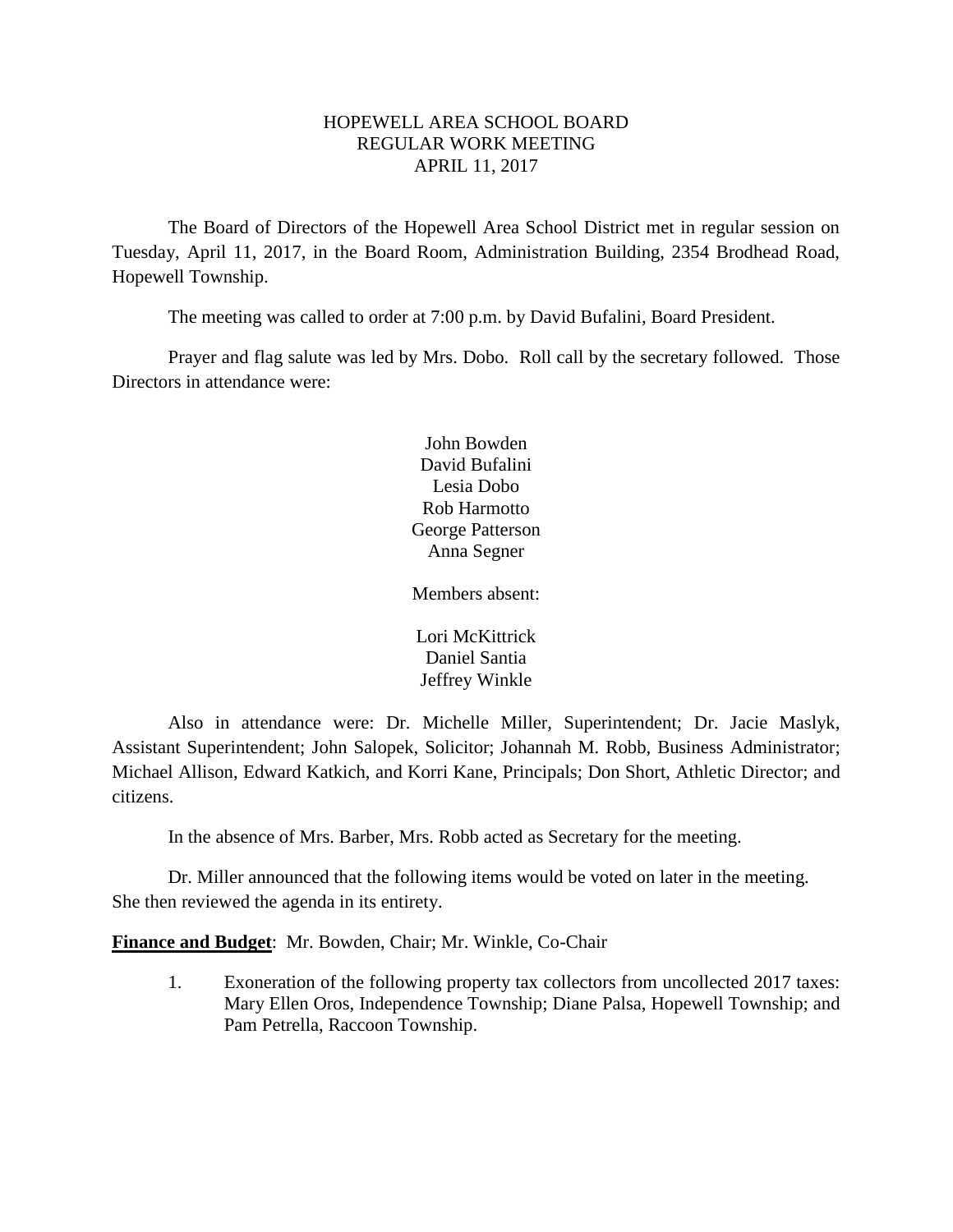- 
- 2. Ratify PlgitPLUS-CD purchase with the following banks at \$248,000.00 each (total \$744,000.00) with the following terms:

| Name of Bank           | # of Days | <b>Net Rate</b> | Maturity |
|------------------------|-----------|-----------------|----------|
|                        |           |                 |          |
| New Omni Bank, N.A.,   | 120       | 0.850%          | 8/1/17   |
| Alhambra, CA           |           |                 |          |
| Bofi Federal Bank, San | 120       | 0.850%          | 8/1/17   |
| Diego, CA              |           |                 |          |
| Flagler Bank, West     | 120       | 0.810%          | 8/1/17   |
| Palm Beach, FL         |           |                 |          |

# **Personnel**: Mr. Harmotto, Chair; Mrs. Segner, Co-Chair

Recommendation to approve the following:

- 1. Revised job description for the Coordinator of Pupil Personnel Services.
- 2. Revised job description for the Director of Special Education.

The remaining items will be voted on during the April 25, 2017 meeting.

### **Education/Curriculum/Instruction**

- 1. Awarding 164 high school diplomas to Hopewell High School Senior Class of 2017. Further, awarding of said diplomas is contingent upon student completion of all graduation requirements. (Copy in Superintendent's Office).
- 2. Memorandum of Understanding by and between the Hopewell Area School District and the Hopewell Education Association with respect to Online Education for the 2017-2018 School Year.
- 3. Memorandums of Understanding by and between the Hopewell Area School District and the police departments of Hopewell Township, Independence Township and Raccoon Township. The purpose of the Memorandum is to establish procedures to be followed when specific incidents occur on school property, at any school sponsored activity or on any public conveyance providing transportation to or from a school or school sponsored activity.
- 4. Articles of Agreement for RWAN and Commodity Internet with the BVIU RWAN Consortium for 5 years for 10 Gbps (Gigabit) at a cost of \$1,045.00 per month plus shared Commodity Internet services at a cost of \$111.11 to be shared by all consortium members.
- 5. Articles of Agreement with the Beaver Valley Intermediate Unit to provide IP Address Block at a cost of \$64.00 for the 2017-2018 school year.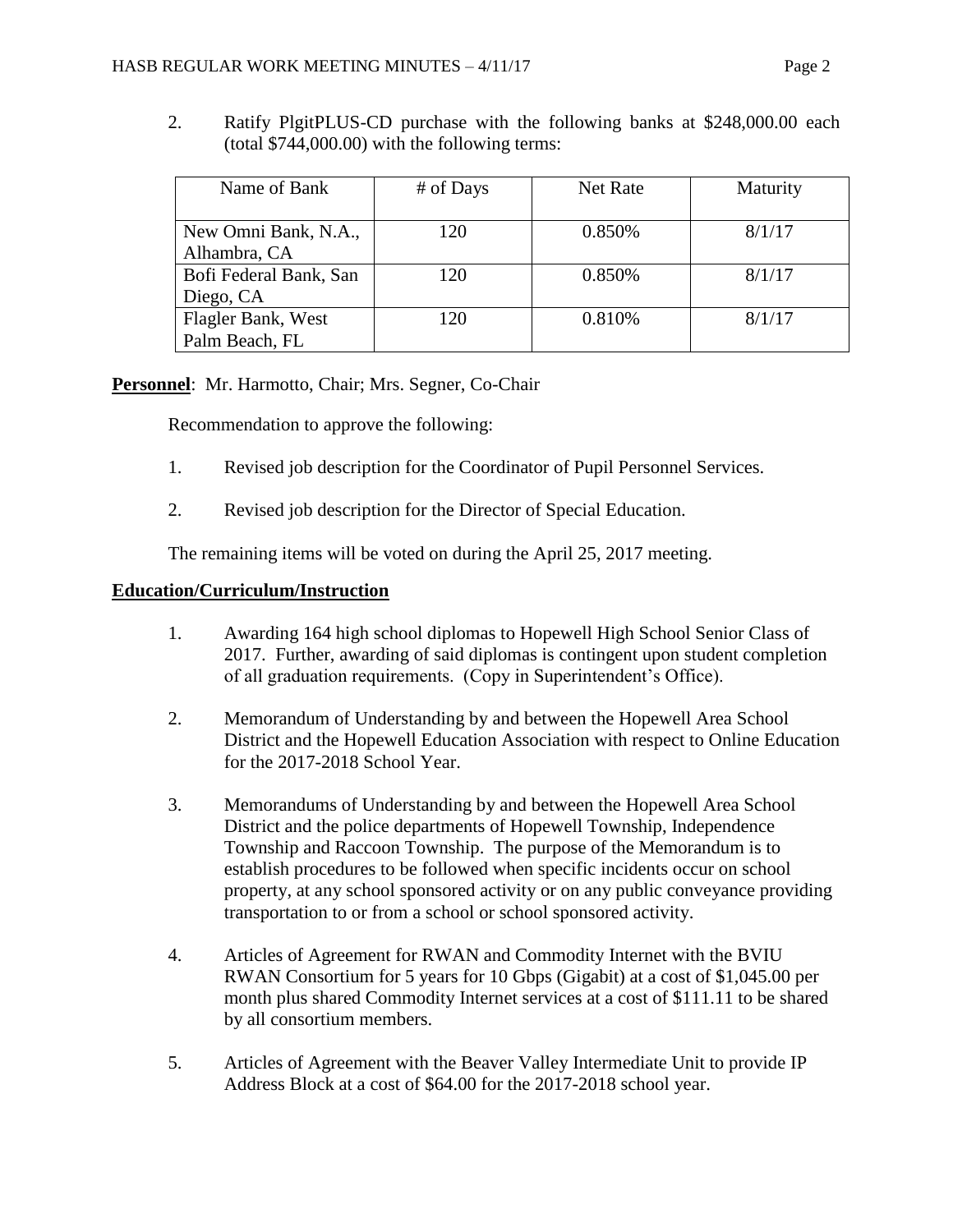- 6. Articles of Agreement with the Beaver Valley Intermediate Unit to provide Internet 2 Service at a cost of \$2,000.00 for the 2017-2018 school year.
- 7. Articles of Agreement for PAIUnet Transport with BVIU RWAN Consortium for PAIUnet services at a cost of \$331.33 per month for three years.

## **Buildings and Grounds**

- 1. Request from Mr. Short and Hopewell Youth Baseball to split the cost of the following repairs to the fields at Hopewell Junior High School.
	- a. Protective fence in front of dugouts at a total approximate cost of \$2,375.00.
	- b. Loam (dirt) for the field at a total approximately cost of \$734.00.

## **Finance and Budget**

- 1. e-Service financial services contract with CSIU, effective July 1, 2017 through June 30, 2018, at an approximate cost of \$25, 000.00.
- 2. e-Service student information system (SIS) contract with CSIU, effective July 1, 2017 through June 30, 2018, at an approximate cost of \$31,560.00.
- 3. Renewal Services Agreement with the Omni Financial Group to provide third party administrative services for our 403(b) Plan in the amount of \$2,148.00, effective July 1, 2017.
- 4. Authorization to award electricity supply contract to Crius Energy for 13 months beginning December 2020 until January 2021 at a price of 5.16/kWh
- 5. Three year audit proposal from Hosack, Specht, Muetzel & Wood, LLP for the years ended:

| Year Ended June 30, | Amount                   |
|---------------------|--------------------------|
| 2018                | \$19,000                 |
| 2019                | \$20,400 (2.5% increase) |
| 2020                | \$20,950 (2.7% increase) |

### **Legislative**

- 1. Discussion/Recommendation:
	- Policy #249, Bullying/Cyberbullying
	- Policy #808, Food Services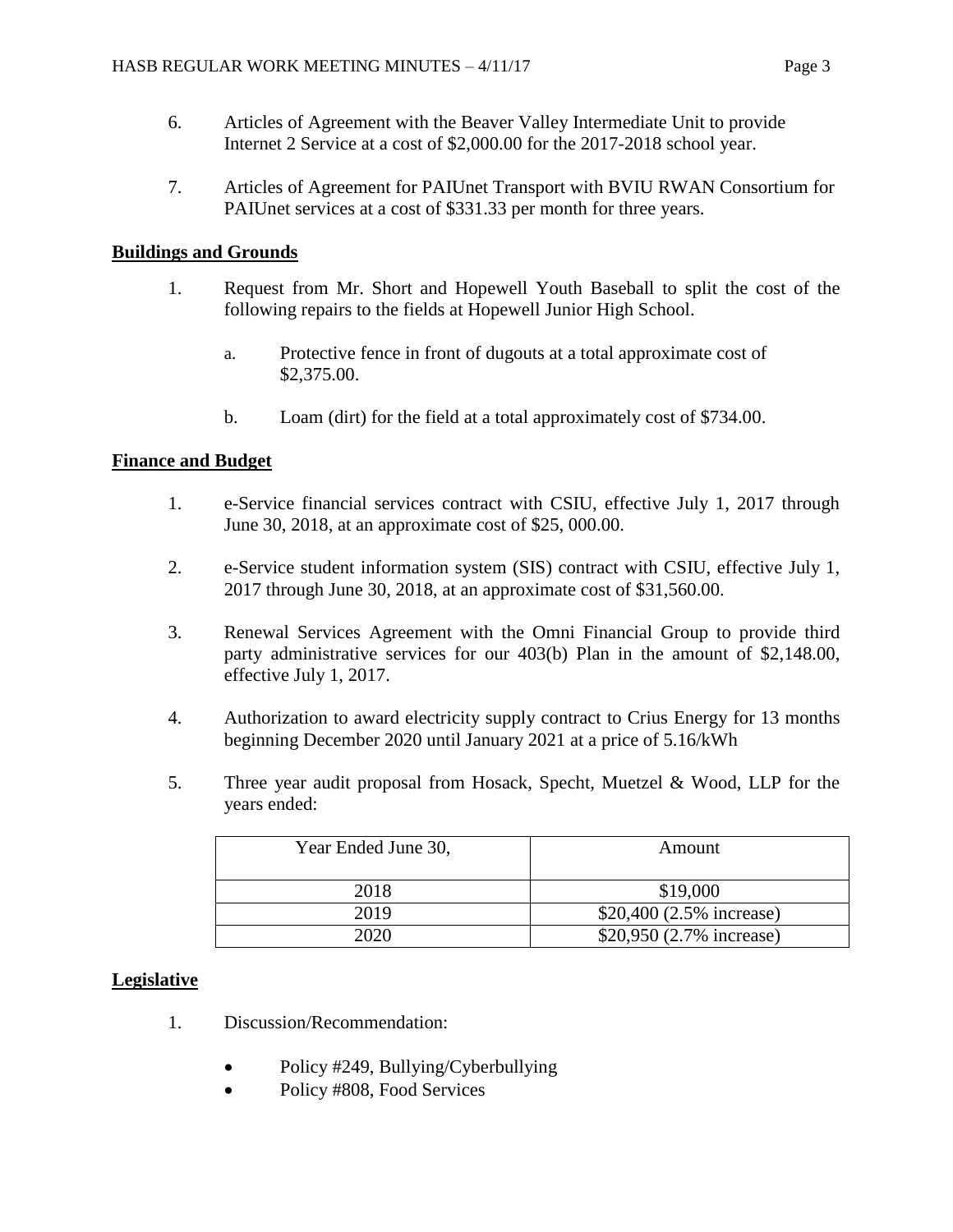#### **Nutrition**

1. Contract with Nutrition, Inc. to provide management services for the 2017-2018 school year. This would be Year 3 of 4 renewal periods under the food service management company bid effective July 1, 2014.

#### **Personnel**

- 1. Employment of David Kennedy, head swim coach, effective April 26, 2017.
- 2. Employment of Mark Selzer, head girls tennis coach, effective April 26, 2017.
- 3. Employment of Robert Cranmer, Bus Utility Attendant, effective April 3, 2017.
- 4. Employment of Darcy Mautino, Vikette Sponsor-3<sup>rd</sup> Band Assistant, effective April 26, 2017.

#### **Visitors**

Jon Keirs, parent of a student at Margaret Ross Elementary School, wanted to address building security concerns.

At this point in the meeting Mr. Bufalini returned to Finance and Budget.

### **Finance and Budget by John Bowden**

#### MOTION #1

By John Bowden, seconded by Lesia Dobo to approve the exoneration of the following property tax collectors from uncollected 2017 taxes: Mary Ellen Oros, Independence Township; Diane Palsa, Hopewell Township; and Pam Petrella, Raccoon Township. MOTION carried unanimously by an affirmative vote of all Directors in attendance.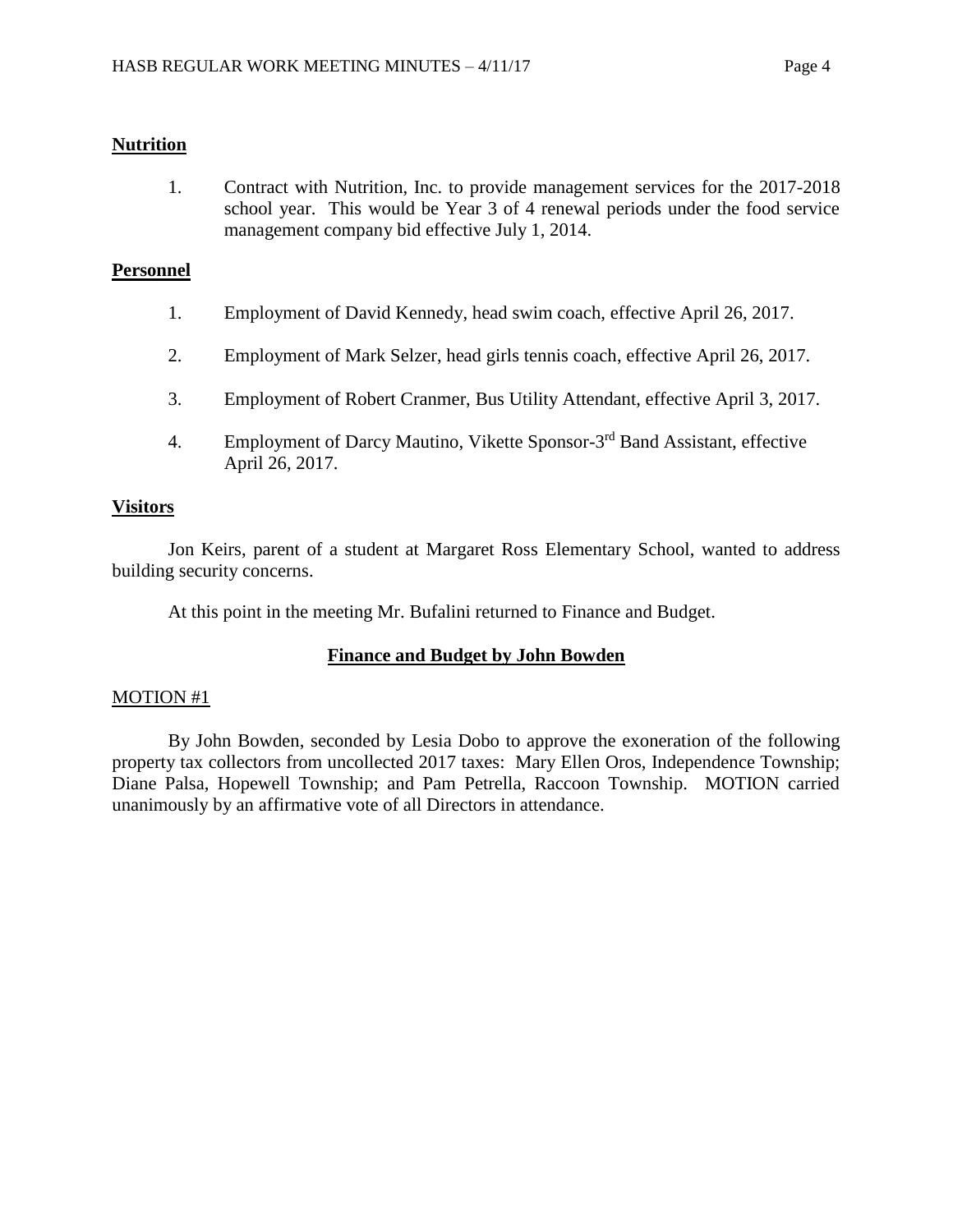#### MOTION #2

By John Bowden, seconded by Anna Segner, to approve the ratification of PlgitPLUS-CD purchase with the following banks at \$248,000.00 each (total \$744,000.00) with the following terms. MOTION carried unanimously by an affirmative vote of all Directors in attendance.

| Name of Bank           | # of Days | Net Rate | Maturity |
|------------------------|-----------|----------|----------|
|                        |           |          |          |
| New Omni Bank, N.A.,   | 120       | 0.850%   | 8/1/17   |
| Alhambra, CA           |           |          |          |
| Bofi Federal Bank, San | 120       | 0.850%   | 8/1/17   |
| Diego, CA              |           |          |          |
| Flagler Bank, West     | 120       | 0.810%   | 8/1/17   |
| Palm Beach, FL         |           |          |          |

#### **Personnel by Rob Harmotto**

#### MOTION #3

By Rob Harmotto, seconded by Anna Segner, to approve the revised job description for the Coordinator of Pupil Personnel Services. MOTION carried unanimously by an affirmative vote of all Directors in attendance.

#### MOTION #4

By Rob Harmotto, seconded by John Bowden, to approve the revised job description for the Director of Special Education. MOTION carried unanimously by an affirmative vote of all Directors in attendance.

#### **Other Business**

None

#### **Executive Session**

Mr. Bufalini announced that an Executive Session would be held following the meeting to discuss personnel matters. This announcement is being made to be in compliance with Act 84 of 1986, Pennsylvania's Sunshine Law, as amended.